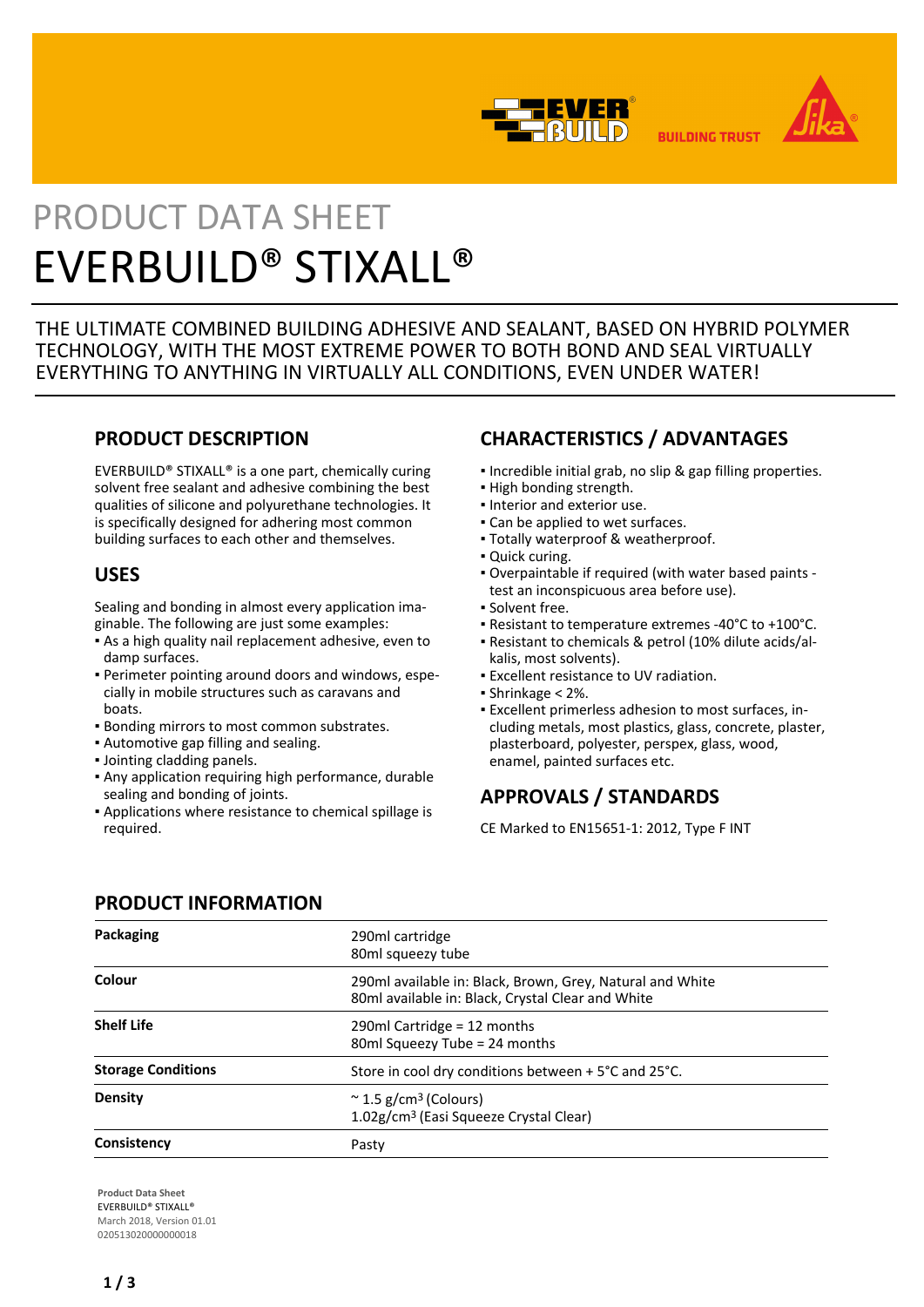| <b>Shore A Hardness</b>    | 55-60                                                                            |  |
|----------------------------|----------------------------------------------------------------------------------|--|
| <b>Tensile Strength</b>    | $> 1.5$ Mpa                                                                      |  |
| <b>Elongation at Break</b> | > 60%<br>Modulus at 100% Elongation (ISO 8339) > 0.60MPa                         |  |
| <b>Thermal Resistance</b>  | $-40$ to $+100^{\circ}$ C (Colours)<br>-40 to +70°C (Easi Squeeze Crystal Clear) |  |

## **APPLICATION INFORMATION**

| Approximately 11 linear metres per cartridge<br>Approximately 3 linear metres per squeezy pack |
|------------------------------------------------------------------------------------------------|
| Nil                                                                                            |
| 5 to $35^{\circ}$ C                                                                            |
| $\sim$ 1mm / 24hr (at 23 $\degree$ C and 50% RH)                                               |
| $30 \pm 10$ min (at 23°C and 50% RH)                                                           |
|                                                                                                |

## **APPLICATION INSTRUCTIONS**

### **SUBSTRATE PREPARATION**

All surfaces must be clean and dust free. Surfaces may be damp, but have no standing water. Can be used under water for emergency repair.

## **APPLICATION METHOD / TOOLS**

**Cartridge** - Cut the tip of the cartridge taking care not to damage the thread. Fix nozzle, cut aperture to required width and apply with a standard sealant gun. **Squeezy Pack** – Remove plastic cap. Cut nozzle with a sharp knife to required aperture. Squeeze tube from base with light finger pressure and apply as necessary. Remove any excess material from nozzle prior to replacing cap.

#### **As a Nail Replacement (Panel) Adhesive:**

Prime dusty surfaces with EVERBUILD PVA BOND diluted 1:4 with water and allow to dry.

Apply using a standard sealant gun, cut tip of cartridge, apply nozzle and cut an opening to suite the required bead size.

**For bonding heavy items** (Plasterboard, worktops, wall panels etc.) apply adhesive all the way around the edge of the item (30-50mm from edge) and cover back with beads of adhesive at 300mm intervals. Alternatively, apply adhesive direct to battens and press into place. NOTE. With heavy items, always provide temporary support until the adhesive dries.

**For bonding lightweight items** (covings, dado rails, skirting etc.) apply adhesive to back of item in one or two continuous beads and press immediately into place.

Where gap filling is required, mark the areas where there is a large gap and apply a thicker bead to these areas.

In all cases, clean up excess adhesive immediately with a cloth/white spirits.

#### **As a Sealant:**

Reference should be made to the recommended joint ratios. If necessary reduce joint depth using an Everbuild Expanding Foam, or Joint Backer Rod. Furthermore, ensure that the joint design only permits adhesion to two surfaces, as three sided adhesion will impair flexibility.

Where the sealant is used in a joint configuration, masking tape should be used to prevent contamination of adjacent substrates, and ensure a neat sealing line. Masking tape should be removed immediately after tooling. The joint should be tooled within 5 minutes of application to ensure good contact between the sealant and the substrate. Tooling of the sealant also gives a smooth, professional finish. **Fixing Mirrors:**

Apply 6mm diameter beads of adhesive direct to back of mirror in vertical strips, spaced at 30-40mm centers. Immediately place mirror in position and secure with good, even pressure with a slight twist action. Provide temporary support (tape) until adhesive has dried (24- 48 hours). If required, EVERBUILD® STIXALL® may also be used to seal around mirror 24 hours after fixing (to allow for cure).

#### **CLEANING OF TOOLS**

Uncured material can be removed by wiping with a dampened cloth with white spirit. Cured material can be carefully removed by mechanical means. Full cure must be allowed before over painting.

**Product Data Sheet** EVERBUILD® STIXALL® March 2018, Version 01.01 020513020000000018